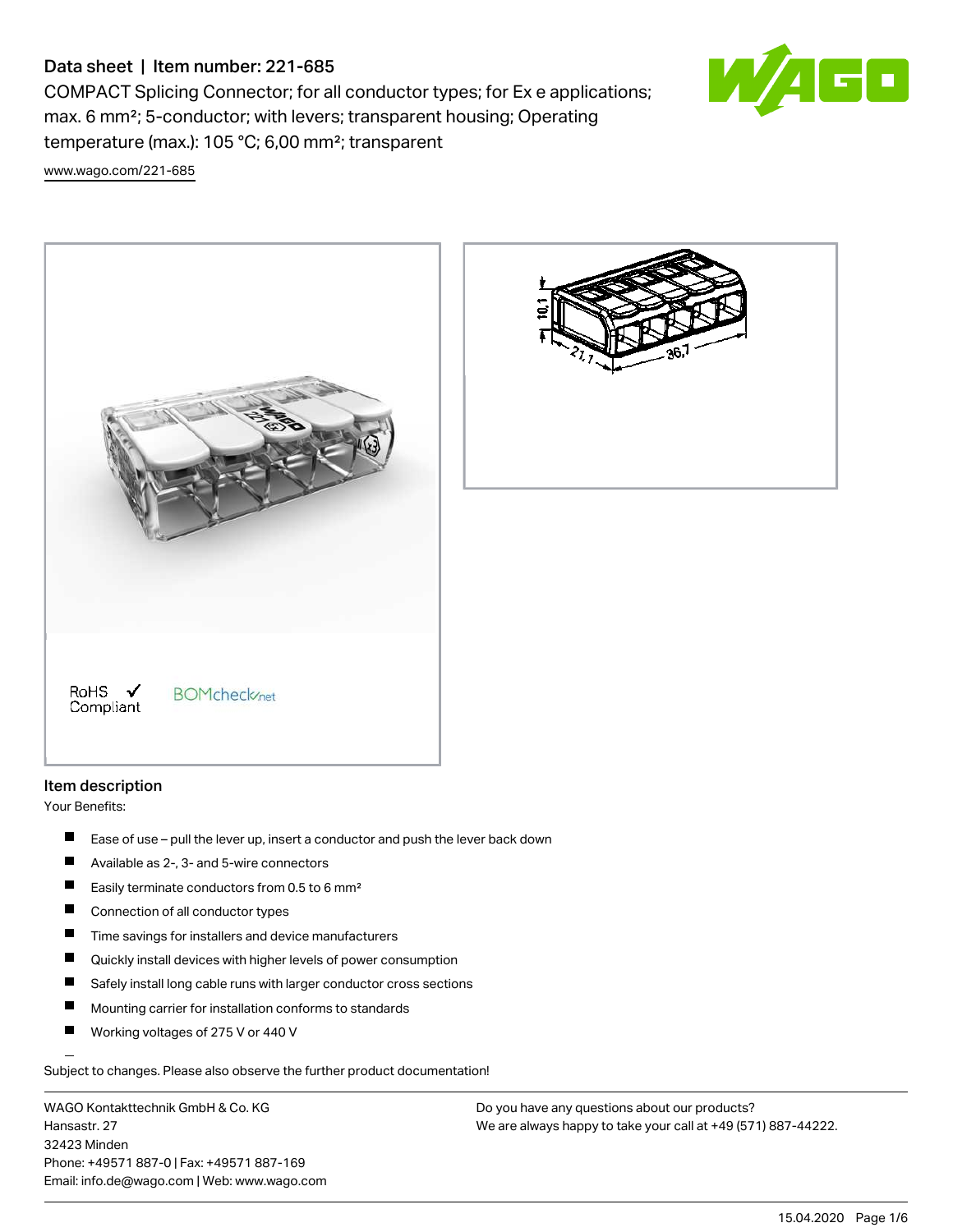[www.wago.com/221-685](http://www.wago.com/221-685)



- **Custom carriers are possible**
- $\blacksquare$ ATEX (Ex 2 II G), IECEx (Ex eb IIC Gb) Zone 1, 2
- IECEX (Ex eb IIC Gb), American Ex (AEx eb IICGb) / Class 1, Zone 1

#### Safety information 1:

The permissible operating voltage of the connector with carrier (440 V or 275 V) depends on the mounting type.

#### Safety information 2:

Only approved in conjunction with a mounting carrier (221-511). Other carriers are possible, see certificate/file.

The connectors must be installed in an enclosure meeting the requirements of a recognized protection type per EN 60079-0, Section 1 or EN 60079-31.

When installing the connectors in an enclosure of protection type "eb" (increased safety) per EN 60079-7, the clearances and creepage distances of Table 2 for this standard must be observed. See point 1 for the use of accessories. The connectors can be used both in Group II and Group I, as the standard requirements are identical in this case.

The use of these components requires a new assessment by a notified certification agency.

# Data Electrical data

## Ratings per IEC/EN 60664-1

| Ratings per                    | EN 60664 |
|--------------------------------|----------|
| Approvals per UL 1059          |          |
| Rated voltage UL (Use Group C) | 440 V    |
| Rated current UL (Use Group C) | 30 A     |
| Approvals per                  | UL 60079 |
| <b>Approvals Ex</b>            |          |
| Rated voltage EN (Ex e II)     | 440 V    |
| Rated current (Ex e II)        | 37 A     |

### Connection data

| Connection technology           | CAGE CLAMP <sup>®</sup>             |
|---------------------------------|-------------------------------------|
| Actuation type                  | Lever                               |
| Connectable conductor materials | Copper                              |
| Nominal cross section           | $6 \text{ mm}^2$                    |
| Solid conductor                 | $0.56$ mm <sup>2</sup> / 20  10 AWG |
| Stranded conductor              | $0.56$ mm <sup>2</sup> / 20  10 AWG |
| Fine-stranded conductor         | $0.56$ mm <sup>2</sup> / 20  10 AWG |

Subject to changes. Please also observe the further product documentation!

WAGO Kontakttechnik GmbH & Co. KG Hansastr. 27 32423 Minden Phone: +49571 887-0 | Fax: +49571 887-169 Email: info.de@wago.com | Web: www.wago.com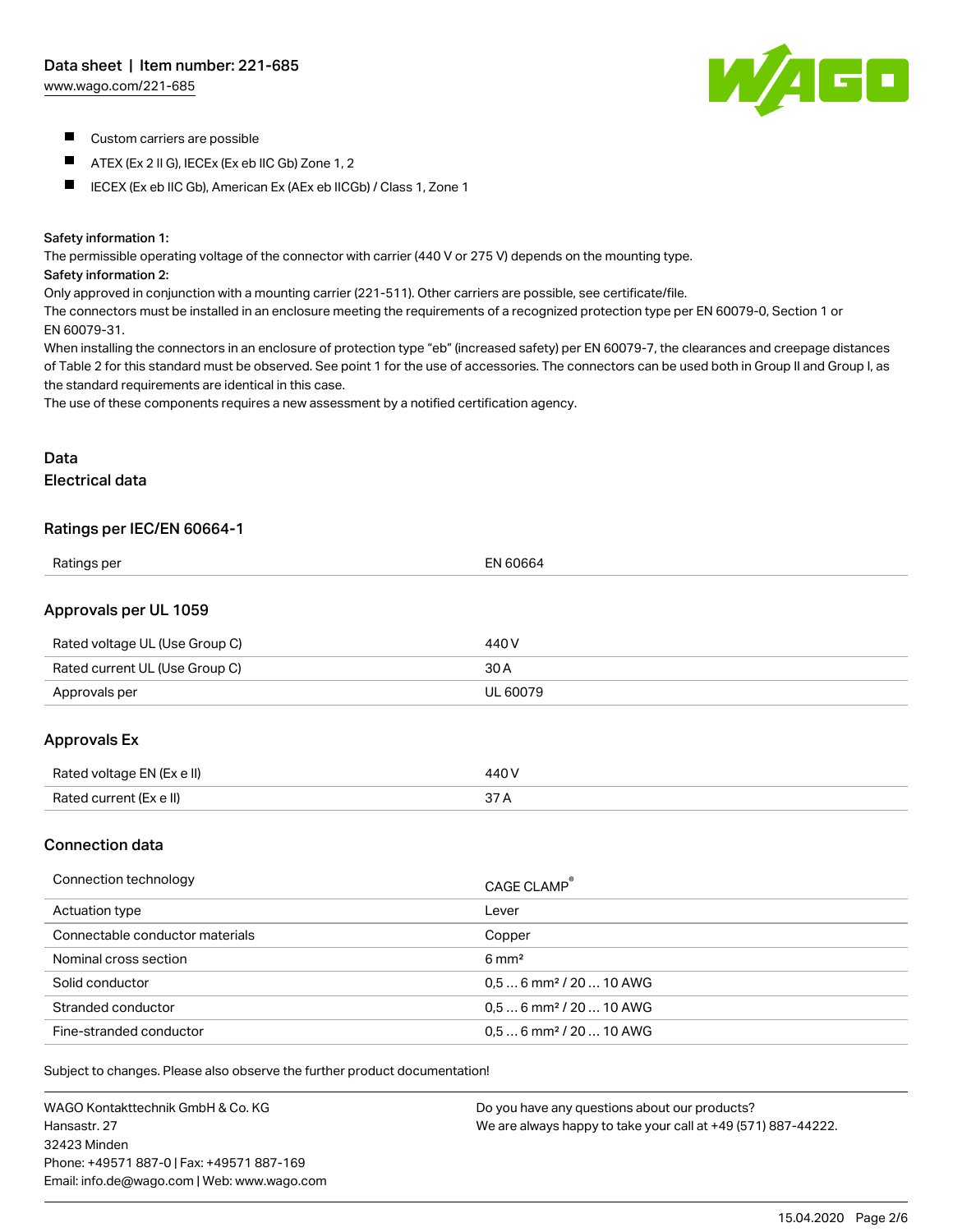[www.wago.com/221-685](http://www.wago.com/221-685)



| Strip length                      | $1214$ mm $/$ 0.47 $$ 0.55 inch |
|-----------------------------------|---------------------------------|
| Total number of connection points |                                 |
| Total number of potentials        |                                 |
| Type of wiring                    | Side-entry wiring               |

## Geometrical Data

| Width  | 36,7 mm / 1.445 inch |
|--------|----------------------|
| Height | 10.1 mm / 0.398 inch |
| Depth  | 21,1 mm / 0.831 inch |

# Material Data

| Color                       | transparent    |
|-----------------------------|----------------|
| Flammability class per UL94 | $\cdot$<br>. . |
| Weight                      | 7.1 g          |

## Environmental Requirements

|  | Continuous operating temperature | 105 °C |
|--|----------------------------------|--------|
|--|----------------------------------|--------|

# Commercial data

| Packaging type     | <b>BOX</b>    |
|--------------------|---------------|
| Country of origin  | CН            |
| <b>GTIN</b>        | 4055143860581 |
| Customs Tariff No. | 85369010000   |

# Approvals / Certificates

#### Ex-Approvals

| Logo | Approval                                                         | <b>Additional Approval Text</b> | Certificate<br>name                   |
|------|------------------------------------------------------------------|---------------------------------|---------------------------------------|
| 1Ex  | <b>AEx</b><br>Underwriters Laboratories Inc.                     | UL 60079                        | 20190228-<br>E185892                  |
|      | <b>ATEX</b><br>Physikalisch Technische Bundesanstalt             | IEC 60079-0                     | <b>PTB 19</b><br><b>ATEX</b><br>1001U |
|      | <b>IECE<sub>x</sub></b><br>Physikalisch Technische Bundesanstalt | IEC 60079-0                     | <b>IECEX PTB</b><br>19,001 1U         |

Subject to changes. Please also observe the further product documentation!

WAGO Kontakttechnik GmbH & Co. KG Hansastr. 27 32423 Minden Phone: +49571 887-0 | Fax: +49571 887-169 Email: info.de@wago.com | Web: www.wago.com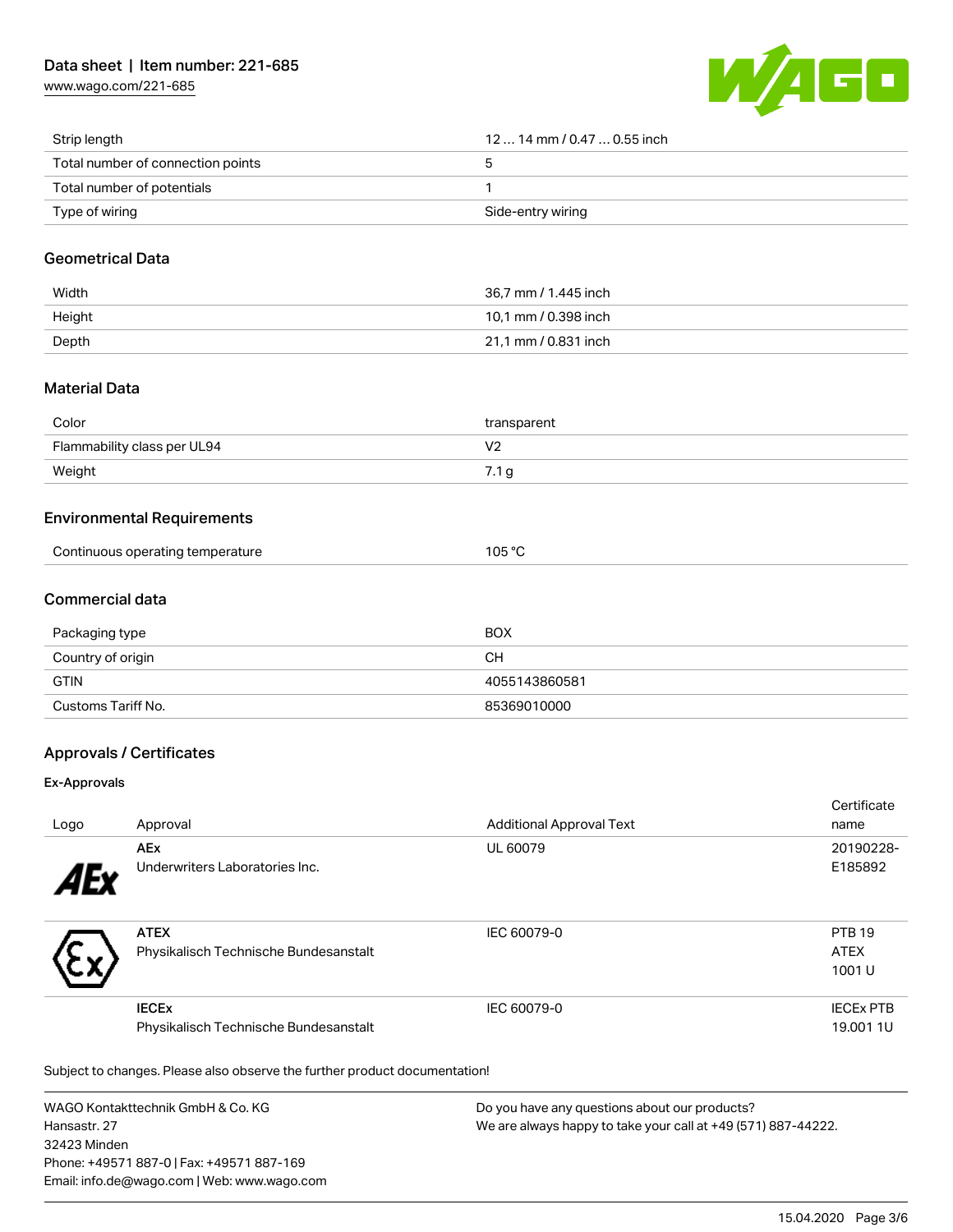

# **IECEx**

| <b>Country specific Approvals</b> |                          |                                 |             |  |
|-----------------------------------|--------------------------|---------------------------------|-------------|--|
|                                   |                          |                                 | Certificate |  |
| Logo                              | Approval                 | <b>Additional Approval Text</b> | name        |  |
|                                   | <b>KEMA/KEUR</b>         | EN 60998                        | $71 -$      |  |
| KEMA                              | DEKRA Certification B.V. |                                 | 105677      |  |

# Counterpart

## Compatible products

#### Mounting adapter

| martin<br>Tarihin             | Item no.: 221-510/000-006<br>Mounting carrier; 221 Series - 6 mm <sup>2</sup> ; for DIN-35 rail mounting/screw mounting; blue |             |                      | www.wago.com/221-510<br>/000-006 |  |
|-------------------------------|-------------------------------------------------------------------------------------------------------------------------------|-------------|----------------------|----------------------------------|--|
|                               | Item no.: 221-511                                                                                                             |             |                      |                                  |  |
| <b>All Color</b>              | Mounting carrier; for Ex applications; 221 Series - 6 mm <sup>2</sup> ; for DIN-35 rail mounting/screw mounting;              |             | www.wago.com/221-511 |                                  |  |
|                               | light gray                                                                                                                    |             |                      |                                  |  |
| <b>Downloads</b>              |                                                                                                                               |             |                      |                                  |  |
| <b>Documentation</b>          |                                                                                                                               |             |                      |                                  |  |
| <b>Additional Information</b> |                                                                                                                               |             |                      |                                  |  |
| Technical explanations        |                                                                                                                               | Apr 3, 2019 | pdf                  | Download                         |  |

### Installation Notes

Conductor termination

Subject to changes. Please also observe the further product documentation!

WAGO Kontakttechnik GmbH & Co. KG Hansastr. 27 32423 Minden Phone: +49571 887-0 | Fax: +49571 887-169 Email: info.de@wago.com | Web: www.wago.com

Do you have any questions about our products? We are always happy to take your call at +49 (571) 887-44222.

2.1 MB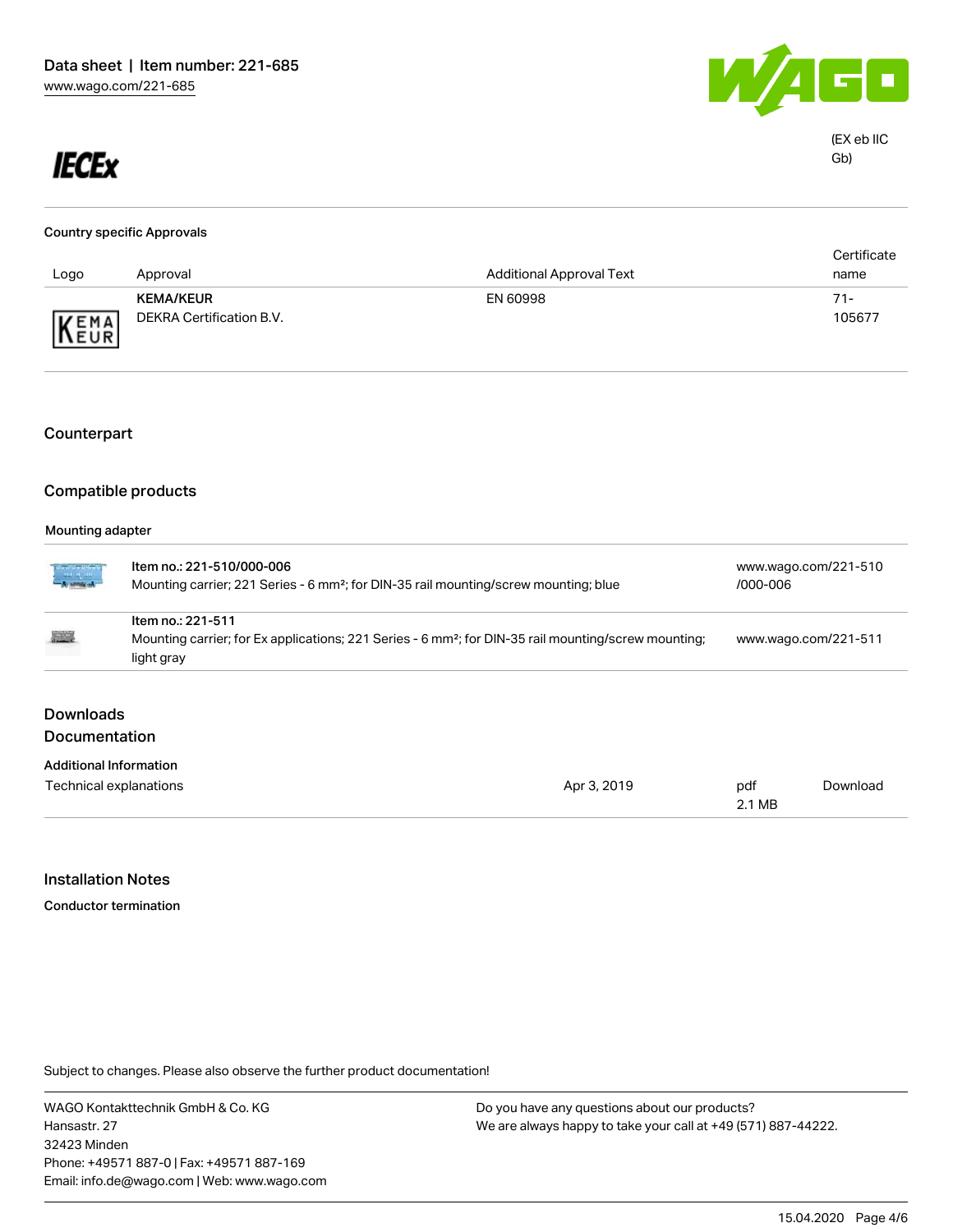## Data sheet | Item number: 221-685 [www.wago.com/221-685](http://www.wago.com/221-685)







Strip conductor to 11 mm (0.43 inch). Then, lower the lever to close the clamp.



Termination: Lift the lever to open the clamping unit and insert a stripped conductor.

#### Installation



Inserting a connector into the mounting carrier.



Removing a connector from the mounting Removing a conductor. carrier.





Mounting type (440 V) Using spacers between the connectors.



Mounting type (440 V) Vertical mounting on DIN-35 rail



Mounting type (440 V) Horizontal screw mounting on a flat surface

Subject to changes. Please also observe the further product documentation!

WAGO Kontakttechnik GmbH & Co. KG Hansastr. 27 32423 Minden Phone: +49571 887-0 | Fax: +49571 887-169 Email: info.de@wago.com | Web: www.wago.com